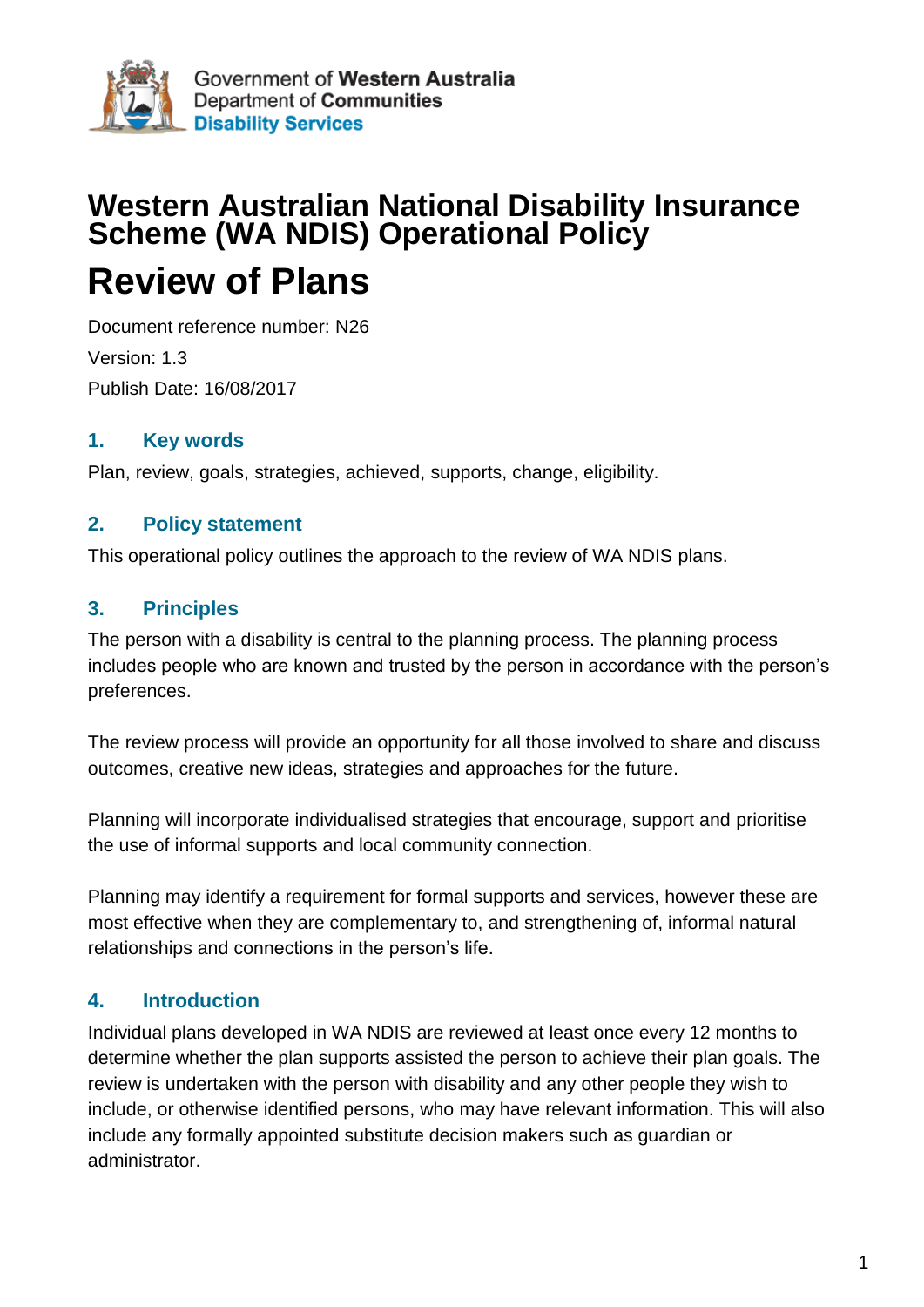## **5. Implementation**

This operational policy will be implemented in WA NDIS.

Other than the initial plan, a new plan can be created only following the review of the existing plan.

A plan review is triggered by one of the following:

- 1. in accordance with the review date as indicated in the individual's plan being:
	- no longer than 12 months from the plan's endorsement date
	- a period less than 12 months from the plan's endorsement date nominated at that time, as coinciding with anticipated life event points or a set of identified circumstances.
- 2. as requested by the person or their representative or initiated by the Local Coordinator in response to:
	- change of goals which necessitate a change of plan strategies
	- change of life situation
	- change in funding request
	- change of disability service provider which results in a change of goals, change of strategies or change of funding
	- as a result of plan monitoring activities
	- the funding being used for a completely different purpose or goal than for which it was originally allocated
	- change in status related to eligibility requirements.

#### **Areas for plan review**

The plan review seeks to determine how well the strategies have assisted the person to achieve their goals and their satisfaction with these supports. The person, with the Local Coordinator and relevant others will consider the plan in relation to achievement of goals by identifying:

- what he or she has achieved
- what has worked well and what can be built on for the future
- what has not worked, why and what can been learned as a result
- what should be changed for the future.

This will inform the development of the new plan.

#### **Plan changes**

In some circumstances the plan may need changing to address:

- an unexpected short term change of need
- the addition of in-kind supports to the plan
- a change in service provider (without change in funding or goals).

A change to the current plan does not necessarily require a plan review and development of a new plan. However, a full review and development of a new plan should be